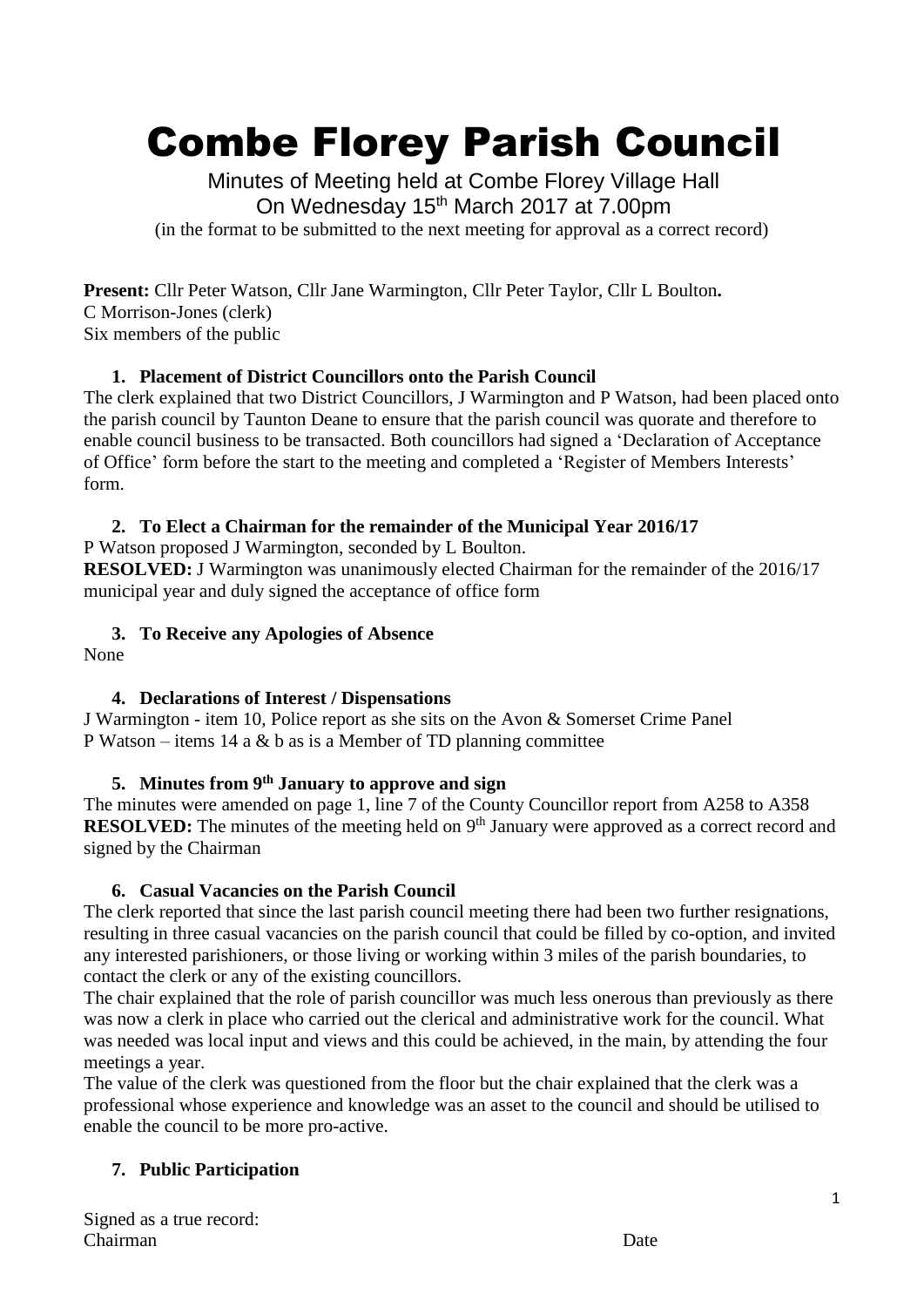Will the 58% increase (for a Band D property) in precept for  $17/18$  be the pattern for future years, with similarly large percentage increases anticipated?

P Watson explained that as the parish council had not had a clerk for several years the precept had been low when compared to other parishes in the region. The increase was to enable the parish council to 'catch up' with regards to its finances and, unless the parish council decided in the future to become more pro-active, such a large percentage increase should not be necessary again. Clerk's costs were high for this first year as she was entering a system with no clerk in place so there was much work to do.

It was stressed that the parish council is here to serve Combe Florey and must focus on what parishioners want and what it can do for the village. There are many areas in which a parish council has added weight and benefit over individuals: influence over planning, representation with Taunton Deane access to grants and CiL money, ability to reclaim VAT on purchases for the parish, to name but a few.

**RESOLVED:** to invite a representative from Ash Priors to the Annual Village Meeting to discuss the merits of a parish meeting vs a parish council in order to give parishioners information regarding the alternative if the parish council is no longer in place.

#### **8. County Councillor's Report**

None was received from M Rigby but J Warmington reported that the roundabout works on the A358 were approx. 1 week behind schedule, due to finish at the end of April

#### **9. District Councillor's Report**

P Watson reported that the Post Office in Bishops Lydeard had re-opened but the refurbishment was not yet fully complete.

Somerset Waste Partnership – from September 2017 rubbish (non-recyclable) collections were moving to every 3 weeks but there will be more items that can be recycled so there should be an overall drop in the amount going to landfill. Garden waste will still be fortnightly, recycling weekly (with an additional receptacle being provided for additional plastics).

The consultation process regarding the creation of a new council from Taunton Deane and West Somerset is still ongoing

#### **10. Police Report**

The clerk highlighted items from the submitted police report – significantly that there had been an increase in theft of motor vehicles and of shed / out building break ins. It was agreed that the police reports would be posted on the parish council website [\(www.combefloreyparishcouncil.org\)](http://www.combefloreyparishcouncil.org/) and on the parish noticeboard

#### **11. Matters arising from the minutes**

None

#### **12. Highways – any issues to report**

- a) By the Farmer's Arms exit onto the A358, on the left hand side of the railway bridge there is a considerable amount of ivy which is obstructing the sight line of vehicles exiting
- b) On the road side of the gate by the cemetery there is a large amount of soil left by contractors after works were carried out. This soil I s blocking the gullies and therefore causing water drainage issues
- c) Edge of the road is collapsing through the village, particularly opposite the church (Lock Cottage)
- d) The causeway by the Farmers Arms has sunk on the inside, making it dangerous to use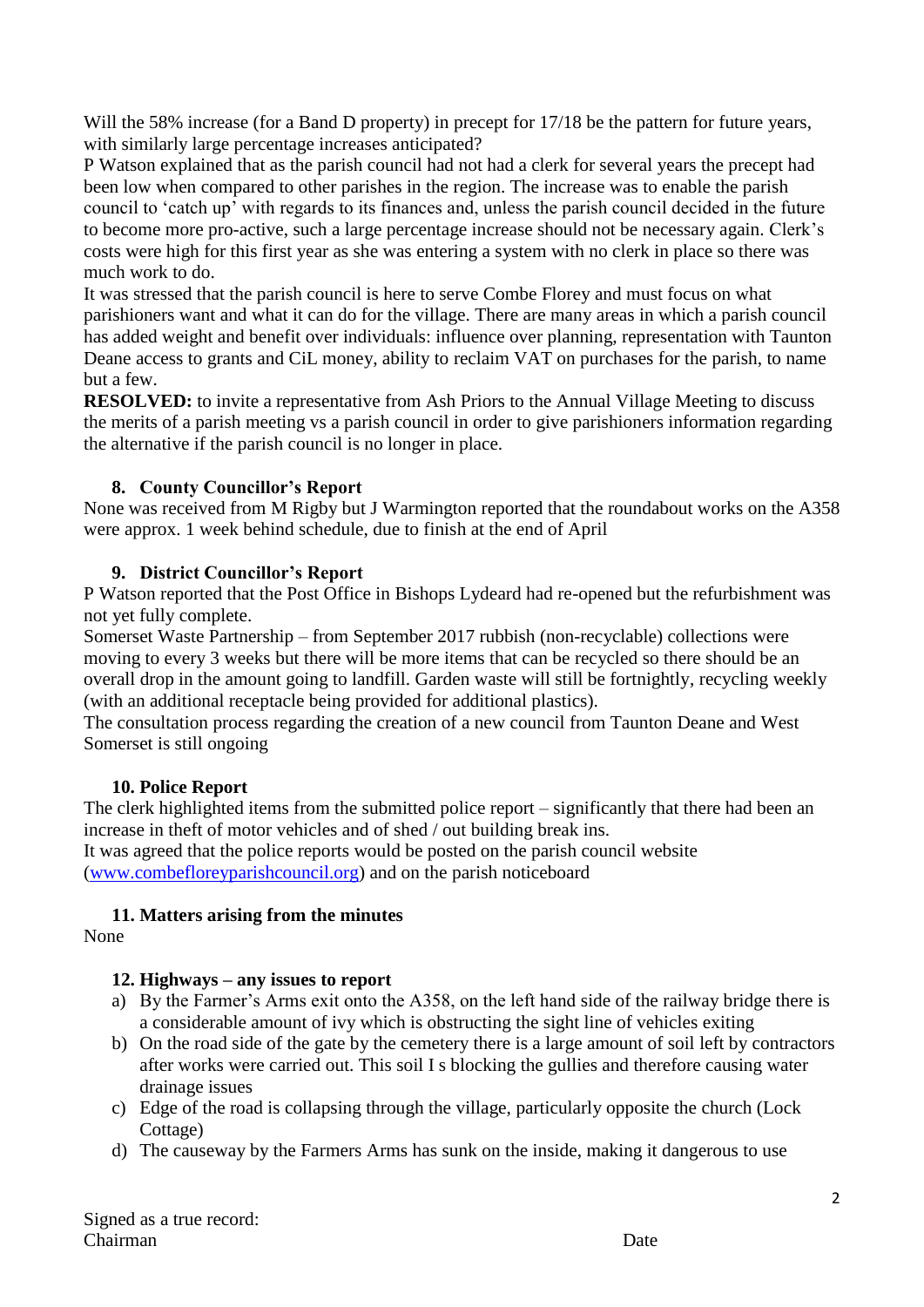e) Large amounts of muck on the road in Nethercott Lane and large machinery / vehicles are destroying the verges

**RESOLVED:** Clerk to report the above issues to Highways

| 13. Finances |
|--------------|
|--------------|

| a) Payments to approve / receipts received                            |         |
|-----------------------------------------------------------------------|---------|
| <b>RESOLVED:</b> that the following payments be made                  |         |
| Clerk's salary (Jan & Feb $'17$ )                                     | £422.92 |
| HMRC, Clerk's PAYE                                                    | £105.60 |
| Clerk's expenses and reimbursements (Dec 16, Jan $& \text{Feb } 17$ ) | £106.10 |

No receipts received

#### **b) Expenditure to Date**

Reconciled as to 28<sup>th</sup> February 2017:

| £5,891.44 |
|-----------|
| £3,361.69 |
| £2,610.44 |
| £6,642.69 |
|           |

**RESOLVED:** That the presented bank reconciliation, as of 28.2.17, be accepted as true and correct record of finances

#### **c) Review Asset Register**

The clerk had previously circulated a list of parish council assets:

 Strimmer x 1,Grit Bins x 4, Noticeboard x1, Diamond Jubilee book x 1, Waste bin x1 The following additional items were added:

Combe Florey Village Garden, Bench x 2, Village garden sign x 1

**RESOLVED:** That the amended asset list was a correct and full list of parish council assets

#### **d) Consider appointment of Internal Auditor**

**RESOLVED:** That the clerk approach Sue Greenway to request that she carry out the internal audit for the parish council, as in previous years

#### **e) Any other financial matters notified to the clerk in advance of the meeting** None

*P Watson took no part in items 14 a &b due to previously declared interests*

#### **14. Planning Matters**

**a) Consider application 11/17/0003.Erection of single storey extension to the side of Combe Florey Village Hall** 

It was pointed out by representatives of the Village Hall that an objection had been received form a neighbour regarding the size and positioning of the window. Cllrs noted that the same level of interior lighting could be achieved with a higher, narrower which would maintain neighbouring properties privacy.

**RESOLVED:** To support this application, but request that consideration be given to a different window placement / design

**b) Consider application 11/17/0006. Replacement of agricultural building with the erection of a single unit of self-catering holiday accommodation for disabled visitors at The Old Poultry House, Trebles Holford (resubmission of 11/16/0010)**

Cllrs were advised that this application was being resubmitted due to an administrative error at Taunton Deane.

**RESOLVED:** Clerk to write to Taunton Deane to reiterate the support given by the parish council to the original application

# **15. Village Upkeep**